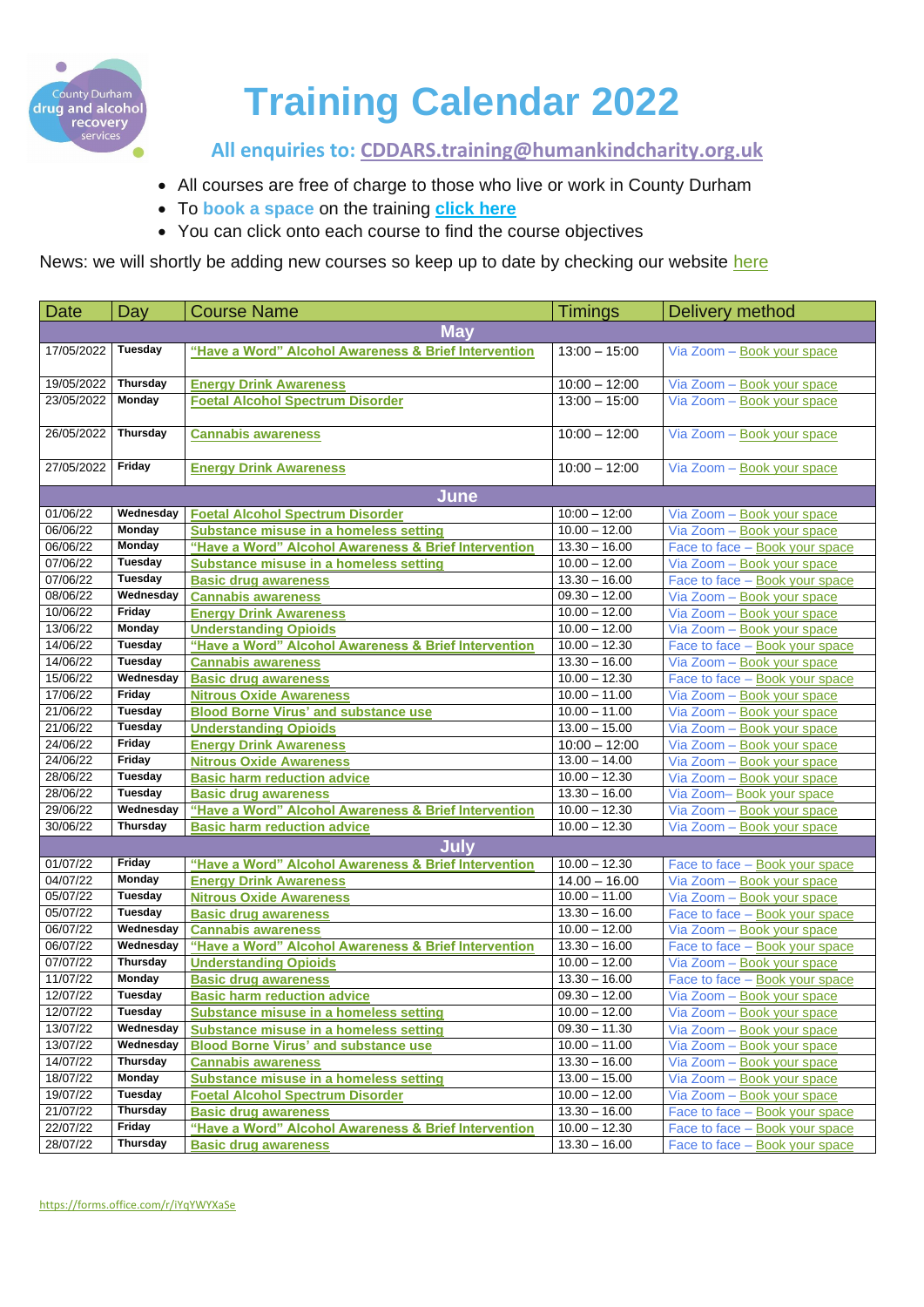# **'Have a word' Alcohol Identification & Brief Advice**

<span id="page-1-0"></span>**"Have a Word' is a brief conversation at a teachable moment to ensure you Make Every Contact Count**. It is literally finding the time to "Have a Word" with someone about their alcohol intake. The course offers a structure for non-specialists to be able to feel comfortable about raising the subject of alcohol, measuring risk and offering information and brief advice or signposting where necessary for additional help.

# **Who could benefit from the training?**

**Do you work with individuals in the County Durham area who may be drinking alcohol at levels which may be described as hazardous or harmful to themselves and others?** This training will enable you to support those people you are working with by equipping you with up-to-date advice and information**.** The training is available to any non-alcohol specialist workers/volunteers within the County Durham area.

- Identify the number of units in alcoholic drinks
- Outline the harm caused by alcohol
- Use a tool to assess alcohol consumption
- Deliver Brief Advice aimed at reducing the level of alcohol consumption
- Know how to refer to services

The training is free and suitable for any non-specialist worker within the County Durham area who may come across alcohol misuse within their day to day working life, particularly those involved in health, social care or education.

**Aim of the training:** To increase early identification of problematic alcohol use and equip staff to deliver Brief interventions to prompt the person to recognise the harm or potential harm which their drinking may cause. To capitalise on a teachable moment, and to reduce the harm from alcohol for individuals, families and communities in County Durham

## **Learning Outcomes:**

# **Energy Drink Awareness**

## <span id="page-1-1"></span>**Energy Drinks have become amongst the most popular drinks chosen by young people, but what is in them and should we be concerned about their consumption?**

There are many different brands of energy drinks along with sports or isotonic drinks. This course looks at what we know about them and the difference between a high caffeine energy drink and sports isotonic drink.

# **Who could benefit from the training?**

## **Do you work with young people or adults in the County Durham area who may be drinking caffeine drinks at levels which may be affecting their behavior or health?**

This training will enable you to support those people you are working with by equipping you with up-to-date advice and information, including available resources**.** The training is available to any workers/volunteers within the County Durham area and may be particularly useful for teachers, school nurses or anyone working in education or health.

# **Aim: To look at high caffeine drinks marketed as energy drinks and the evidence around their risks particularly for children.**

## **Learning Outcomes:**

- To know what an energy drink is and the difference between energy drinks and sports drinks
- To understand guidelines and advice regarding their consumption including the effects and side effects of high caffeine consumption
- To be aware of the risks to children including physical and mental health, oral health and behavior issues commonly identified in those using energy drinks
- To be aware of the potential risks of mixing alcohol with energy drinks
- 
- Understand the care pathway and referral routes into County Durham Drug and Alcohol Recovery Service

# **FASD – awareness of Foetal alcohol spectrum disorder**

<span id="page-1-2"></span>Foetal Alcohol Spectrum Disorder (FASD) is a term used to describe the permanent impacts on the brain and body of individuals prenatally exposed to alcohol during pregnancy resulting in a spectrum of physical, neurological, emotional and behavioural regulation characteristics.

# **Who could benefit from this training?**

If you come into contact with young people or adults or want to gain a better understanding, then this course is for you.

## **Aim:**

To provide an overview of Foetal alcohol spectrum disorder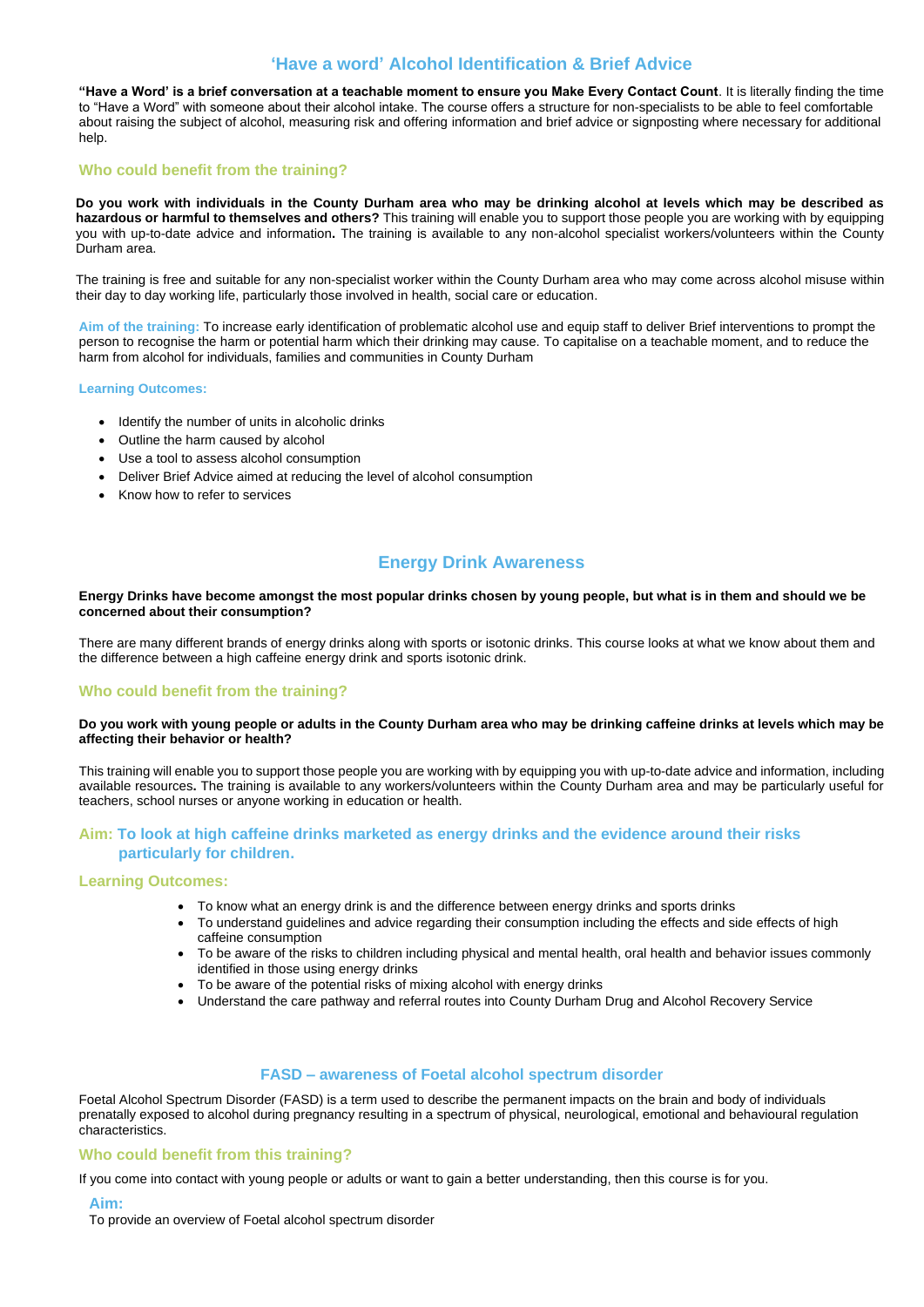# **Objectives**

- To raise awareness of current medical guidance regarding alcohol use.
- To gain an awareness of the potential effect of substance use on pregnancy and the effects on the developing baby
- To discuss potential long-term effects on the child
- <span id="page-2-1"></span>• Understand care pathway and referral routes into the County Durham Drug and Alcohol Service.

# **Substance misuse in a homeless setting**

This course is currently in design, specific aims and objectives will be updated soon.

# **Cannabis awareness**

<span id="page-2-0"></span>Cannabis is the most commonly used illegal drug. In this course we look at the risks associated with its use and some brief intervention tools to use to support people to make changes.

## **Who could benefit from the training?**

## **Do you work with individuals in the County Durham area who are using cannabis, or do you want to clarify some of the mixed messages that are in circulation about its legal and medical status?**

This free training will enable you to support those people you are working with by equipping you with up-to-date advice and information. It may be particularly useful to those working with young people.

## **Aim: To have an awareness of cannabis and brief interventions around cannabis**

## **Objectives: By the end of the course, you will:**

- Identify different types of drugs
- Be aware of the reasons why people use substances
- Be aware of the common effects of drug use
- Be familiar with the appearance of drugs and common street names
- Have an awareness of the law surrounding substances
- <span id="page-2-3"></span>• Know how to refer to services
- Have explored your own attitudes towards cannabis use
- Be aware of the appearance of cannabis and commonly used paraphernalia
- Understand some of the reasons why people use cannabis
- Be aware of the short- and long-term effects of cannabis
- Be aware of the law surrounding cannabis
- Be aware of the risks and dangers of cannabis use
- Be aware of some harm reduction advice in relation to cannabis use
- Know when a brief intervention is suitable and be comfortable in delivering brief advice

# **Basic drug awareness**

<span id="page-2-2"></span>This course aims to provide a basic awareness of the range of drugs currently misused, the appearance and paraphernalia associated with the use of drugs, the different effects and risks associated with their use. We also cover the law surrounding substances and why people use drugs, whether legal or illegal, harm minimisation techniques and signposting to treatment services.

# **Who could benefit from the training?**

#### **Do you work with individuals in the County Durham area who may be using illicit drugs or substances that they believe to be safe and / or legal?**

#### **Are you concerned that you might not be aware of what different drugs look like and the effect that they can have on the user?**

The training is free and suitable for any non-specialist worker within the County Durham area who may come across substance use within their day to day working life, particularly those involved in health, social care or education.

**Aim of the training:** To increase awareness of substance misuse, and to reduce the stigma from drug misuse that is often directed at

## individuals, their families and communities in County Durham

#### **Learning Outcomes:**

**Understanding Opioids**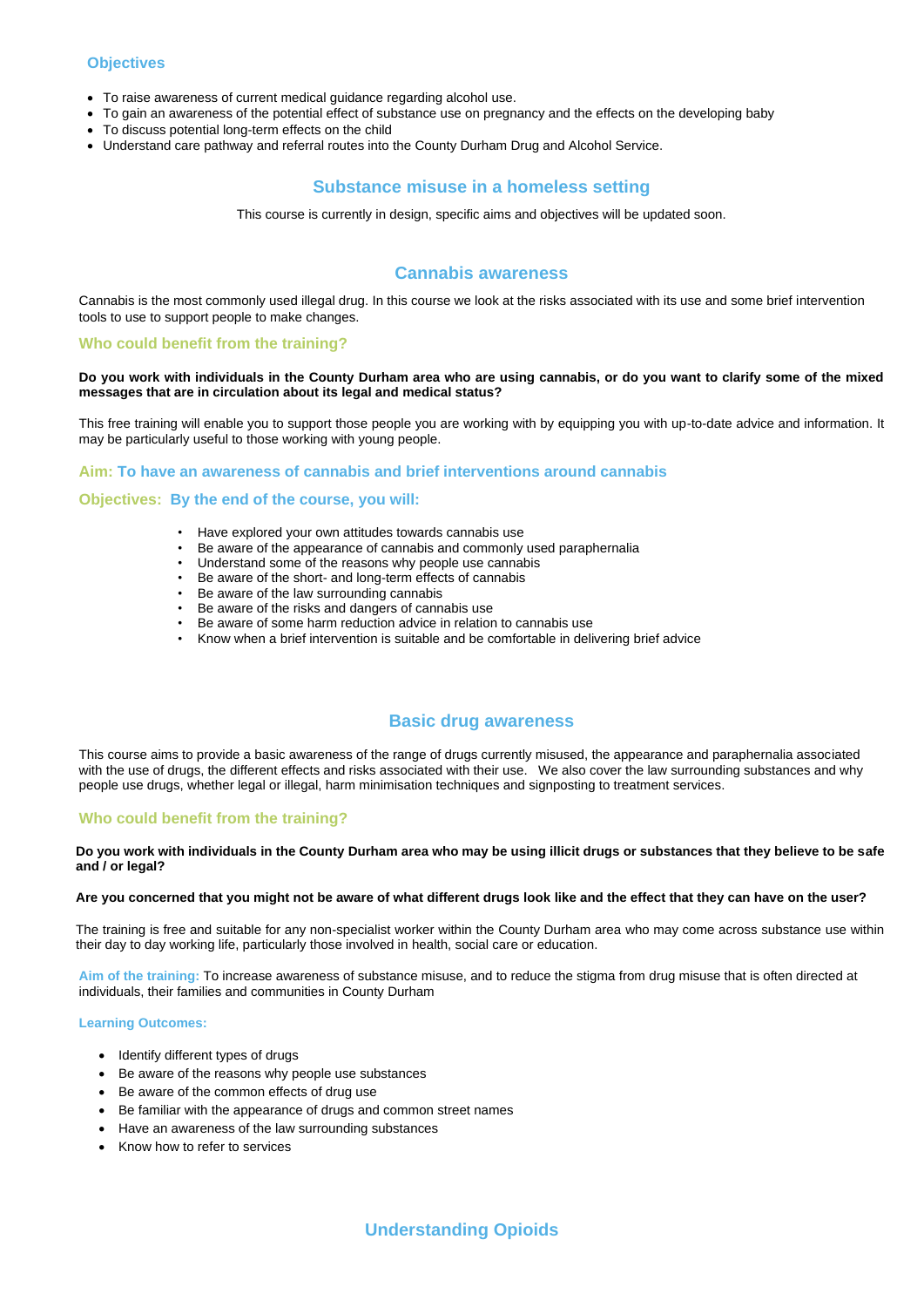**This course takes a look at different opiate drugs, covering heroin use, injecting behaviour and prescription opiates and newer synthetic opiates.** We also look at opiate substitute prescribing and harm reduction advice for people who use these drugs.

### **Who could benefit from the training?**

**Do you work with individuals in the County Durham area who are using opiate drugs, or just want to have a greater understanding** 

#### **of this family of drugs and the effects it can have on the individual and wider community?**

Then this free training will enable you to support those people you are working with by equipping you with up-to-date advice and information**.** 

#### **Aim of the training:**

Further knowledge of what an opiate drug is, how they are taken, and the effects, risks and dangers associated with their use

#### **Learning Outcomes:**

- Know what an opiate is and the range of drugs in the opiate family
- To learn about the different methods of administration of these drugs and the harm reduction advice that can be given
- Understand the effects and risks of taking opiates including overdose
- To gain an understanding of treatment options available to users of opiate drugs
- To have an awareness of withdrawal symptoms
- To be aware of issues of personal safety when working with intravenous drug users
- To be able to recognise the paraphernalia associated with opiate drug use
- Understand the care pathway and referral routes into County Durham Drug and Alcohol Recovery Service

# **Nitrous Oxide Awareness**

<span id="page-3-0"></span>**Nitrous Oxide is the second most commonly used illegal drug with young people. In this course we look at the risks associated with its use and some brief intervention tools to use to support people to make changes.**

#### **Who could benefit from the training?**

**Do you work with individuals in the County Durham area who are using Nitrous Oxide, or do you want to have greater understanding of the harm and risks associated with this drug?**

This free training will enable you to support those people you are working with by equipping you with up-to-date advice and information. It may be particularly useful to those working with young people.

#### **Aim of the training:**

To gain an understanding of what Nitrous Oxide is and to be able to offer some practical advice to anyone who is using this drug.

#### **Learning Objectives:**

- To have an increased awareness of Nitrous Oxide.
- To gain an understanding of the law, risk and current issues within County Durham
- To Know the potential risks of mixing alcohol with Nitrous Oxide
- To be aware of the particular risks to Young people including physical and mental health and behavior issues commonly identified
- Be aware of some harm reduction advice in relation to Nitrous Oxide
- Understand the care pathway and referral routes into County Durham Drug and Alcohol Recovery Service

# **Blood borne viruses and substance misuse**

<span id="page-3-1"></span>Prevention, detection, and treatment of infections related to substance use, particularly when injecting remains high on the public health agenda in the UK.

#### **Who could benefit from the training?**

**Do you work with individuals in the County Durham area who are at risk of blood borne viruses, or just want to have a greater** 

## **understanding?**

Then this free training will enable you to support those people you are working with by equipping you with up-to-date advice and information.

#### **Learning Objectives**

- Know what the most common BBVs are
- Have an awareness of the prevalence of BBVs in the County Durham and Darlington locality
- Have an awareness of the effects / symptoms and treatment of HIV and Hepatitis C
- Know the most common routes of transmission and how to avoid transmission
- Know what support is available to adults regarding BBVs
- Demonstrate an understanding of current testing and treatment options
- <span id="page-3-2"></span>• Understand where to get tested, and what we offer at CDDARS.